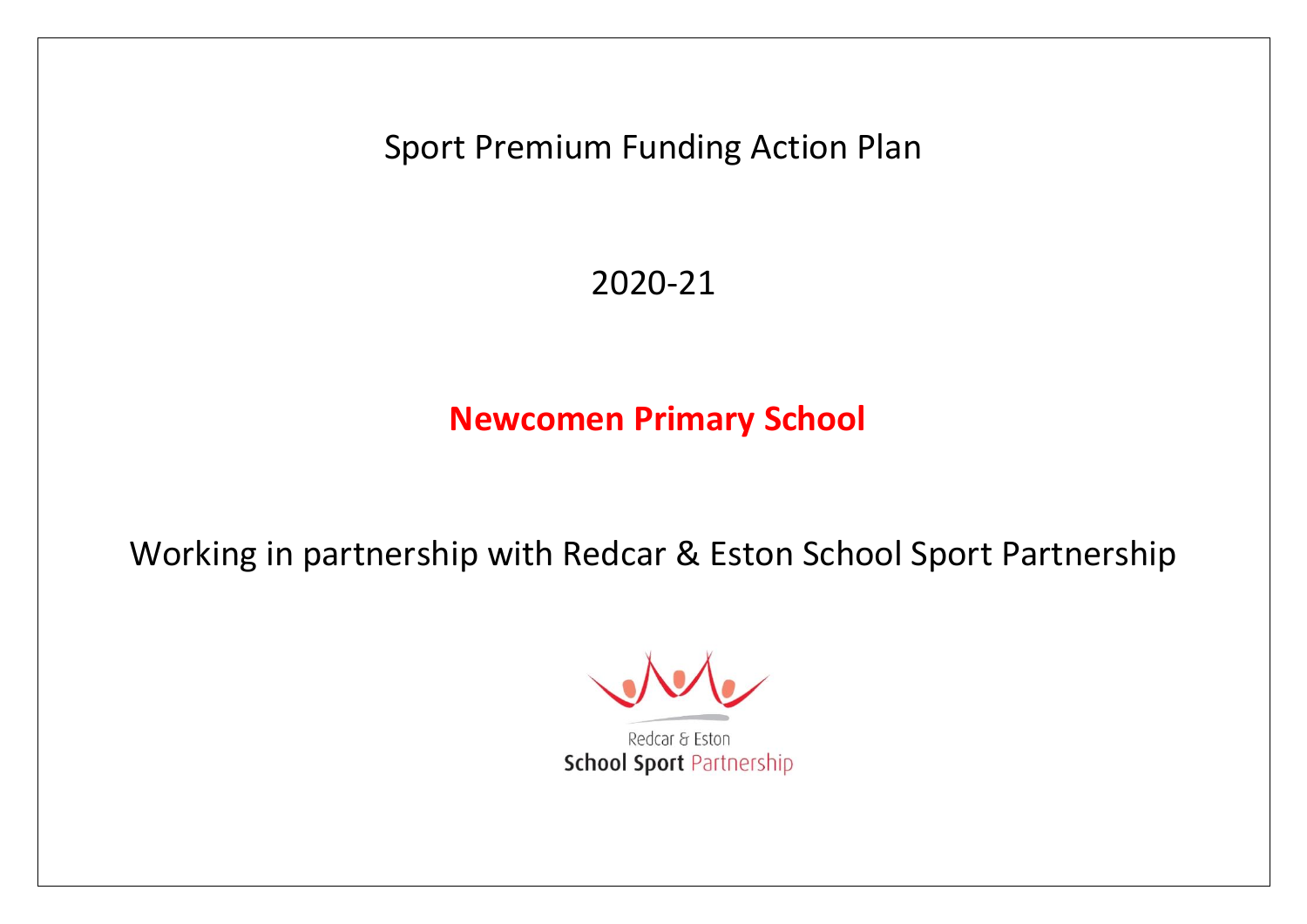# Guidance Notes

Guiding principles, which have been considered when putting this action plan together and deciding how to allocate the primary school funding:

- Consider the overall PE, Physical Activity and Sport provision across the school with respect to all pupils.
- Identify how best to maximise the impact of PE, physical activity and competitive school sport on young people and school standards. This may include targeting of specific pupils e.g. using PE and sport as a vehicle to develop numeracy and literacy.
- Embed the investment within the school development plan to ensure that there is a strategy for the development of teacher confidence and competence in PE and wider outcomes for young people.
- Build on the generic teaching skills of the classroom teachers, giving professional development opportunities, and therefore further expertise, in how to develop physical literacy and the breadth of learning that comprises physical education.
- Identify a subject coordinator for PE and sport.
- Work collaboratively with other schools to develop a creative and higher quality provision.
- Develop physical literacy by focusing on your pupils' fundamental movements, then their generic sport skills and ultimately small-sided games.
- Use qualified and suitably trained coaches to improve the quality and range of school sport offered to enrich the curriculum (but not replacing it).

# Action Plan

Before putting together our action plan we considered the following questions:

- 1. Does your school have a vision for PE and school sport?
- 2. Does your PE and sport provision contribute to overall school improvement?
- 3. Do you have strong leadership and management of PE (and school sport)?
- 4. Do you provide a broad, rich and engaging PE curriculum?
- 5. How good is the teaching and learning of PE in your school?
- 6. Are you providing high quality outcomes for young people through PE and school sport?
- 7. Are you providing a rich, varied and inclusive school sport offer as extension of the curriculum?
- 8. Are all pupils provided with a range of opportunities to be physically active and do they understand how physical activity can help them adopt healthy and active lifestyles?
- 9. Does the school know how to effectively utilise the new PE and school sport funding?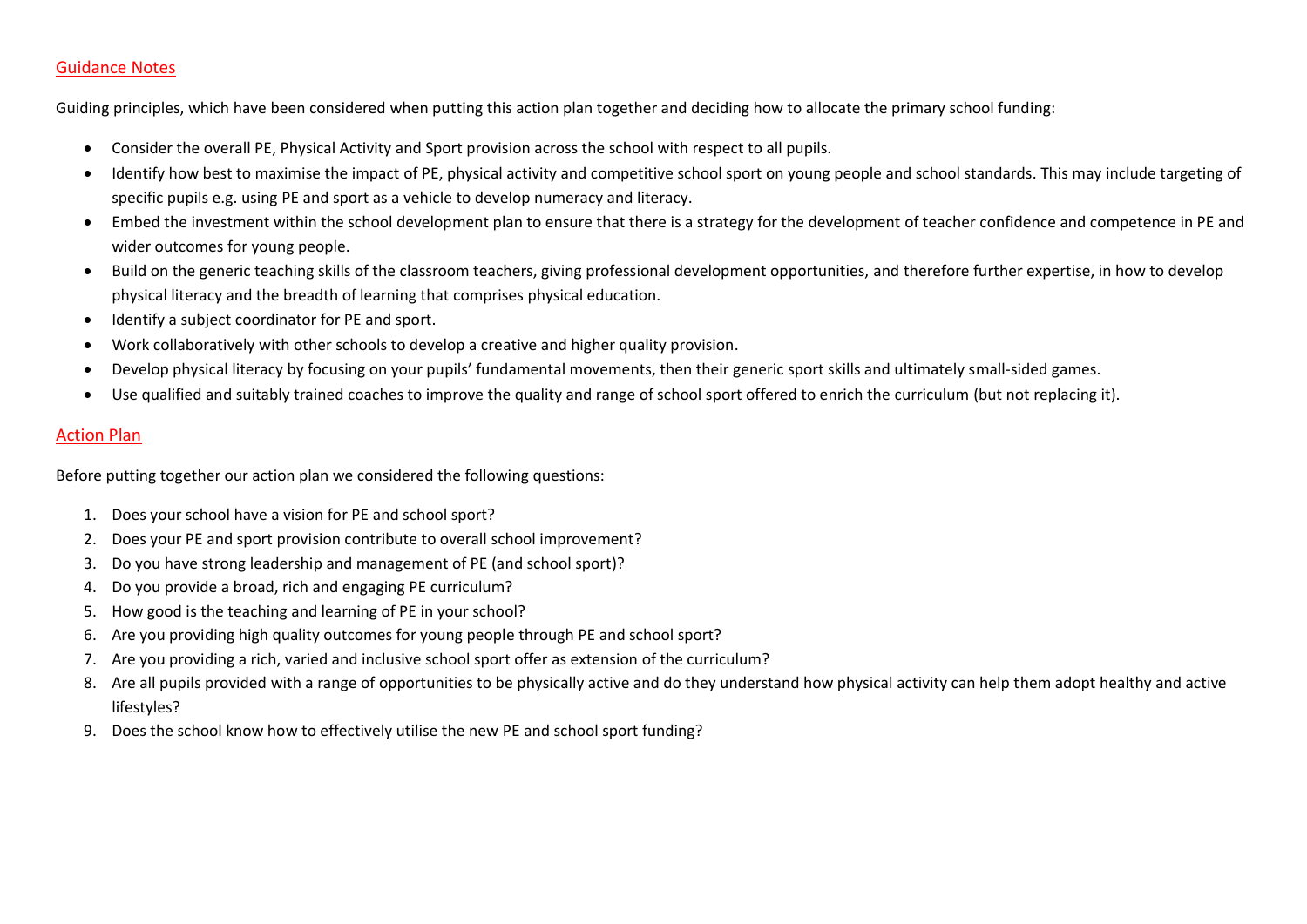Department for Education **VISION** for the Primary PE and Sport Premium

**ALL** pupils leaving primary school are **physically literate** and with the **knowledge, skills and motivation** necessary to equip them for a **healthy, active lifestyle** and **lifelong participation** in physical activity and sport.

The funding is provided to ensure impact against the following **OBJECTIVE**:

To achieve self-sustaining improvement in the quality of PE and sport in primary schools. It is important to emphasise that the focus of spending must lead to long lasting impact against the vision (above) that will live well beyond the Primary PE and Sport Premium funding.

# **It is expected that schools will see an improvement against the following 5 key indicators:**

- 1. The engagement of all pupils in regular physical activity the Chief Medical Officer guidelines recommend that all children and young people aged 5 to 18 engage in at least 60 minutes of physical activity a day, of which 30 minutes should be in school.
- 2. The profile of PE and sport is raised across the school as a tool for whole-school improvement.
- 3. Increased confidence, knowledge and skills of all staff in teaching PE and sport.
- 4. Broader experience of a range of sports and activities offered to all pupils.
- 5. Increased participation in competitive sport.

In our action plan below, we have specified which of the above key indicators each action/priority is relates to. This helps the school to focus their actions and ensure the funding is used as the Department for Education intended.

2020 – 2021 Sport Premium Funding allocated to our school is: £18,910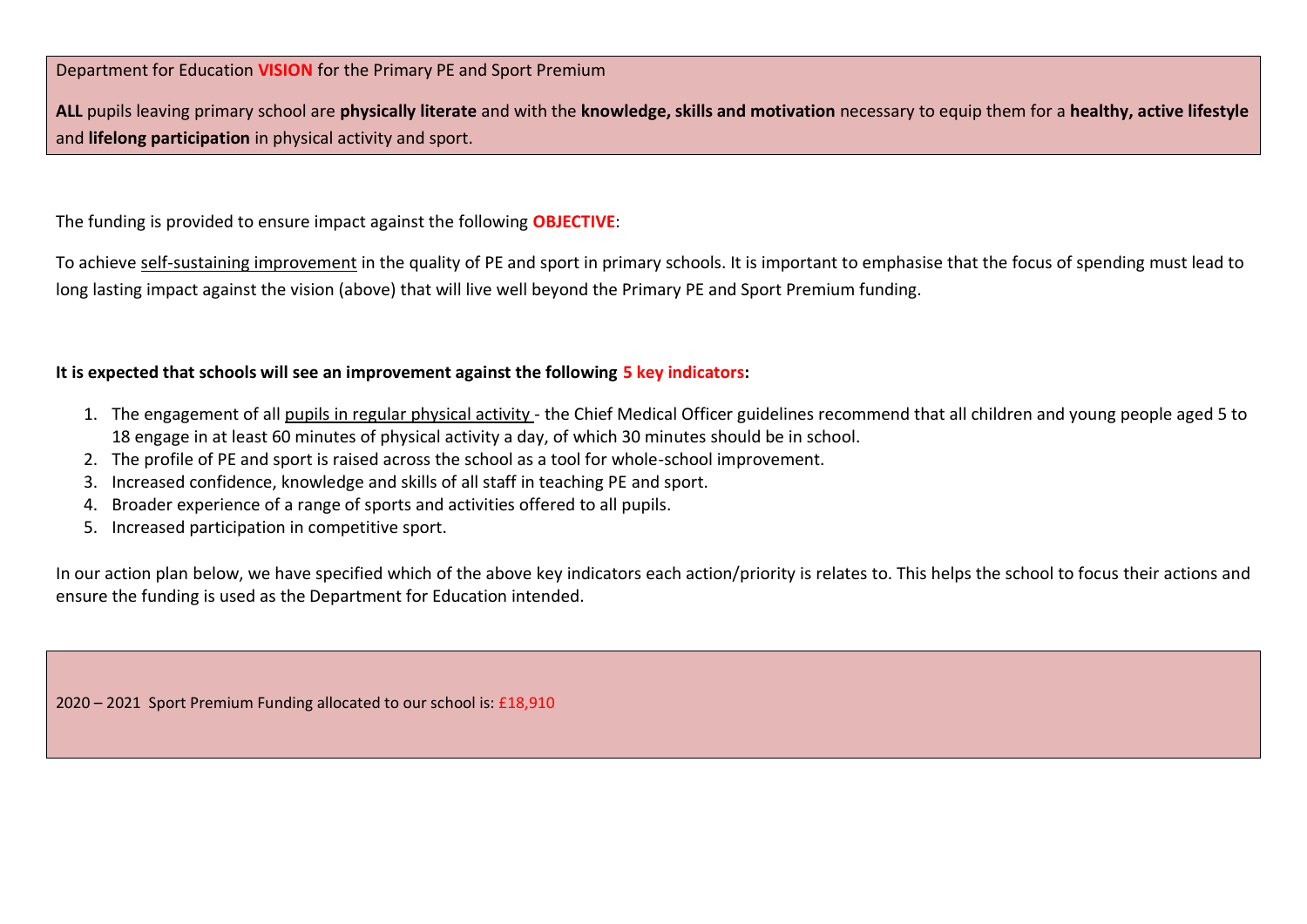## Physical Education

Physical education is education through physical activity: its goal is the development of the individual as a whole, not just their physical development or their proficiency in specific sports.

Through a focus on ensuring physical education at primary school, we provide young people with access to physical activity for life as well as build the foundation for future participation and performance in sport.

A high-quality PE programme will develop physical literacy and allow children to learn about themselves, the importance of a healthy lifestyle, self-expression and concepts such as fair play and respect. PE also contributes to the development of a range of important cognitive skills such as decision making and analysis, and social skills such as teamwork, communication and leadership.

| <b>Specific Objectives</b>    | <b>Strategies</b>                                  | <b>Signs of Success</b>                                 | Who                         | When             | Linked to Key |
|-------------------------------|----------------------------------------------------|---------------------------------------------------------|-----------------------------|------------------|---------------|
| (INTENT)                      | (IMPLIMENTATION)                                   | (IMPACT)                                                |                             |                  | Indicator no: |
| What we want to do            | What are we going to do to achieve<br>objective(s) | When we have achieved our objective(s)<br>we should see |                             |                  |               |
| EYFS Pupils improve their     | Liaise with Yoga bugs.                             | Pupils will be able to balance                          | M.Simon to liaise Yoga bugs | Summer 2021      | 4             |
| balance and coordination      | Nursery to book lesson for                         | on different body parts and                             |                             |                  |               |
|                               | EYFS in the summer.                                | hold still.                                             | M Simon to coordinates      |                  |               |
|                               | Reception pupils take part in                      | Pupils will be able to use                              | balance bike training       |                  |               |
|                               | balance bike lessons                               | different methods of                                    |                             |                  |               |
|                               |                                                    | throwing.                                               |                             |                  |               |
|                               |                                                    |                                                         |                             |                  |               |
| Pupils develop their personal | CPD for all staff My personal                      | Staff are confident to                                  | All staff                   | Summer 2021      | 2&3           |
| skills through physical       | <b>Best Resources</b>                              | implement my personal best                              | SSP for CPD.                |                  |               |
| education.                    | My personal best is                                | into PE lessons. Children show                          |                             |                  |               |
|                               | incorporated into PE lessons                       | Improved resilience, self-                              |                             |                  |               |
|                               | and across the school                              | esteem, respect for others.                             |                             |                  |               |
| Develop communication skills  | Build leadership into Y5/6                         | Pupils cooperate to organise                            | Y5/6 staff                  | <b>July 2021</b> | 2             |
| Improve self-management.      | lessons. SSP to provide                            | and set up equipment.                                   | Support from SSP            |                  |               |
| Encourage independence and    | information for staff and                          | Demonstrate and                                         |                             |                  |               |
| decision-making.              | when possible attend lessons.                      | communicate warm up                                     |                             |                  |               |
|                               | Year 6 to train year 5 on                          | activities. Year 6 pupils show                          |                             |                  |               |
|                               | leadership. Purchase extra                         | confidence to teach younger                             |                             |                  |               |
|                               | equipment to support                               | pupils.                                                 |                             |                  |               |
|                               | lessons.                                           |                                                         |                             |                  |               |
|                               |                                                    |                                                         |                             |                  |               |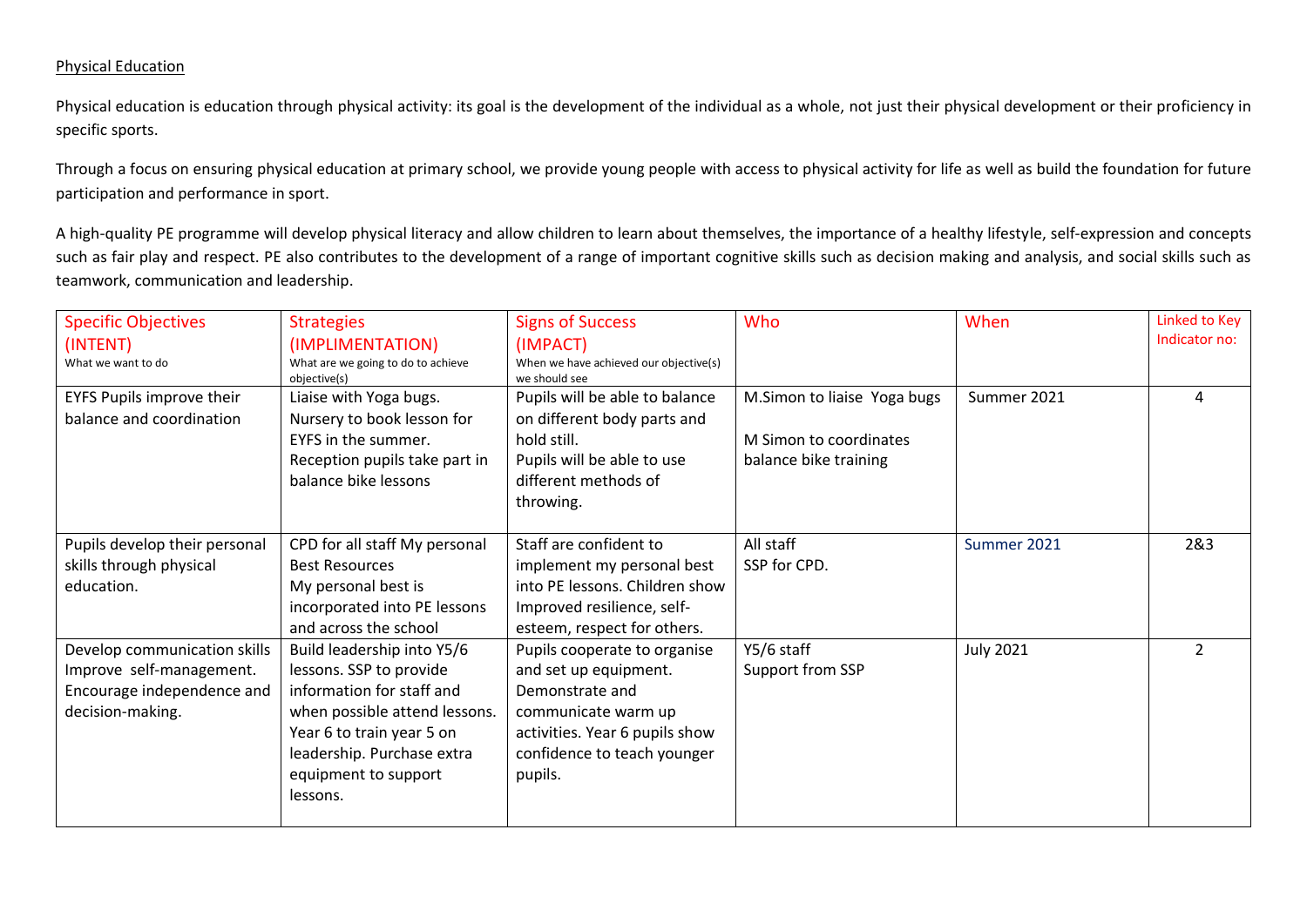| EYFS and Year 1 pupils will    | SSP to support staff with | Children's balance improves        | SSP and school staff | Summer 2021 |       |
|--------------------------------|---------------------------|------------------------------------|----------------------|-------------|-------|
| develop good Balance,          | lessons and ideas for     | they are better able to sit still. |                      |             |       |
| coordination and agility and   | fundamental movements.    | Coordination in movement is        |                      |             |       |
| improve core strength          | Purchase wipe clean bean  | improved which will help with      |                      |             |       |
|                                | bags and other relevant   | fine motor skills                  |                      |             |       |
|                                | equipment                 |                                    |                      |             |       |
| Pupils experience high quality | Purchase complete PE      | Pupils enjoy taking part in PE     | All staff            | Spring 2021 | 3 & 4 |
| PE. Staff feel confident to    |                           | and improve Physical skills.       |                      |             |       |
| teach all areas of PE          |                           | Staff are confident and            |                      |             |       |
|                                |                           | competent delivering PE            |                      |             |       |

Impact of the developments in Physical Education:

All plans in place across all year groups to support staff movement and transition of children from year to year, therefore ensuring consistent delivery of quality PE and progress throughout year groups. Continued CPD through team teach and working alongside experienced sports coach gives increased staff confidence and ability to deliver. Children then have opportunity to progress further and gain more developed and deeper understanding of skills. Identification of target groups allows for specific focused intervention to increase individual's progress.

As a school, the children's leadership skills transfer across subjects and year groups. Children have these skills for all future opportunities.

#### Healthy, Active Lifestyles

Healthy behaviour in childhood and the teenage years set patterns for later life and, if acquired early can have a dramatic impact on well-being. Nearly a quarter of all reception-aged children and one third of year 6 pupils are overweight or obese and it has been documented that inactivity causes nine per cent of premature mortality.

Identify the children who are least active or who are at risk of obesity and design targeted physical activity interventions specifically for them. The focus needs to be on enjoyment, so engage these pupils by offering a breadth of appealing activities that include plenty of exercise and promote wider health and well-being messages in a young people-centred environment.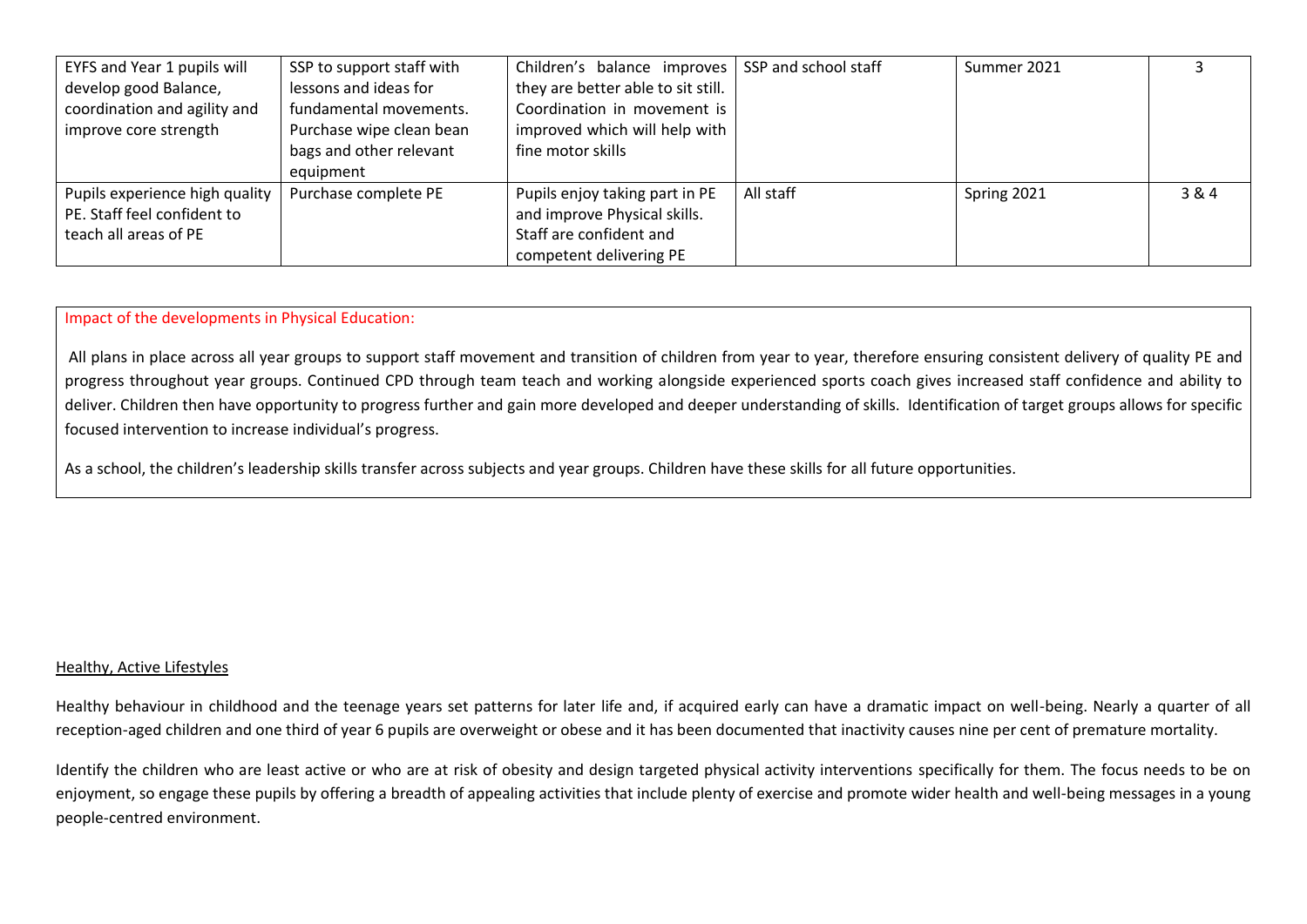| <b>Specific Objectives</b><br>(INTENT)<br>What we want to do                                                                                                 | <b>Strategies</b><br>(IMPLIMENTATION)<br>What are we going to do to achieve<br>objective(s)                                            | <b>Signs of Success</b><br>(IMPACT)<br>When we have achieved our objective(s) we<br>should see                                   | Who                                                                          | When                 | Linked to Key<br>Indicator no: |
|--------------------------------------------------------------------------------------------------------------------------------------------------------------|----------------------------------------------------------------------------------------------------------------------------------------|----------------------------------------------------------------------------------------------------------------------------------|------------------------------------------------------------------------------|----------------------|--------------------------------|
| Increase the pupil's physical<br>activity around the school<br>day. Pupils will feel more<br>motivated to learn.                                             | Work with SSP on small brain<br>break exercises for classroom.<br>Book SSP to deliver to whole<br>staff theory and practical<br>ideas. | Pupils will sit less.<br>Staff will see pupil's concentration<br>improve due to brain breaks and<br>being physically more active | MS/SSP                                                                       | Summer 2021          | 1&2                            |
| Increase pupil's self-<br>confidence & decision<br>making. Pupils will be able to<br>ride safely by learning new<br>road safety and bike riding<br>awareness | SSP to deliver level 1 and 2<br>bikeability to year 5 pupils.                                                                          | Pupils feel safe to ride to school,<br>they are more confident riding<br>and have the skills to keep<br>themselves safe.         | MS/SSP and year 5 staff                                                      | Summer 2021          | $\mathbf{1}$                   |
| Encourage pupils to be<br>physically active. Pupils will<br>take part in different<br>activities.                                                            | Employ coaches and use<br>school staff to deliver OHL                                                                                  | Pupils enjoy Physical activity and<br>sport. They participate regularly<br>after school.                                         | <b>MS</b>                                                                    | Summer 2021          | $\mathbf{1}$                   |
| To support pupils mental and<br>physical well-being post Covid<br>19.                                                                                        | All staff to provide M Simon<br>with a list of concerns for<br>pupils.<br>Offer targeted groups, in<br>bubbles, activities.            | Children show coping strategies<br>and are mentally and physically<br>resilient.                                                 | MS/All staff                                                                 | <b>Spring 2 2021</b> | $\overline{2}$                 |
| Improve the fitness/activity/<br>Stamina of pupils.                                                                                                          | Book Skip2BFit Workshop.<br>Purchase Skip2BFit ropes to<br>use in school.                                                              | Children's fitness levels and<br>stamina have improved, they are<br>more able to sustain longer<br>periods of physical activity  | M.Simon to book Skip to<br>be fit. Arrange a day for all<br>pupils to attend | Summer 2021          | 1&4                            |

Impact of the developments in the promotion of healthy, active lifestyles: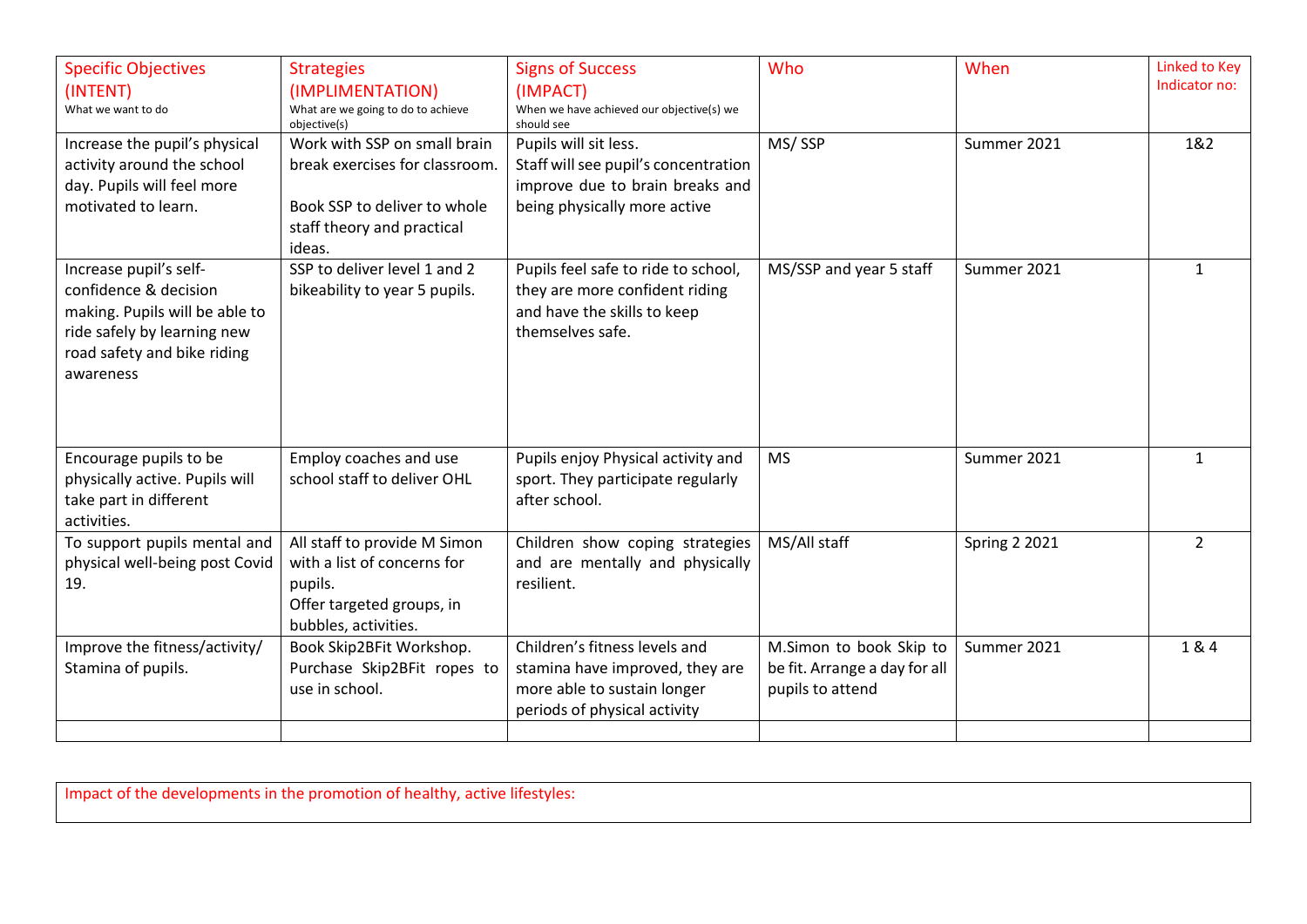Including more activity in children's daily routine will increase physical activity, well-being and habits of children to promote healthy lifestyles. To encourage children to develop active habits and interest a mix of school-led and external providers, delivers range of opportunities within and after school. External led courses are fee-paying so not affected by budget constraints. Embedding the ethos of taking part voluntarily.

Healthy lifestyles require children to be mentally fit and healthy, as well as physically fit. Skills developed by children (running/yoga/breathing techniques) are transferrable and stay with the children for life.

Children take away the skills needed for a healthy life style as well as developing their road safety.

Tracking participation and encouraging and enabling involvement ensures all children are physically active (therefore a healthy lifestyle) and system helps to continually identify least active children.

# Competitive School Sport

All children enjoy being appropriately challenged and at a young age most are keen to explore what they are capable of. Competitive school sport for primary school children should be categorised on a focus by achieving one's 'personal best' rather than being 'the best'.

Engage primary children in personal challenges, allow them to practice and test their skills and personal competence, and small-sided games to encourage teamwork and a sense of how to play and succeed.

A good competitive school sport programme includes regular club participation opportunities where children can learn more about specific sports, receive age-appropriate coaching and practice their skills (after School Club) before attending competitions.

| Specific Objectives          | <b>Strategies</b>                  | <b>Signs of Success</b>                                                           | Who                    | When | Linked to Key |
|------------------------------|------------------------------------|-----------------------------------------------------------------------------------|------------------------|------|---------------|
| (INTENT)                     | (IMPLIMENTATION)                   | (IMPACT)                                                                          |                        |      | Indicator no: |
| What we want to do           | What are we going to do to achieve | When we have achieved our objective(s)                                            |                        |      |               |
|                              | objective(s)                       | we should see                                                                     |                        |      |               |
| All Pupils take part in some | Pupils have the opportunity        | Pupils work well as a team and $\mid$ SSP information packs to be $\mid$ On-going |                        |      | 4,5           |
| competitions to develop      | to take part in SSP                | show respect for others. They                                                     | sent out from M. Simon |      |               |
| respect, fairness, teamwork  | competitions.                      | learn to abide rules.                                                             |                        |      |               |
| and determination            |                                    |                                                                                   |                        |      |               |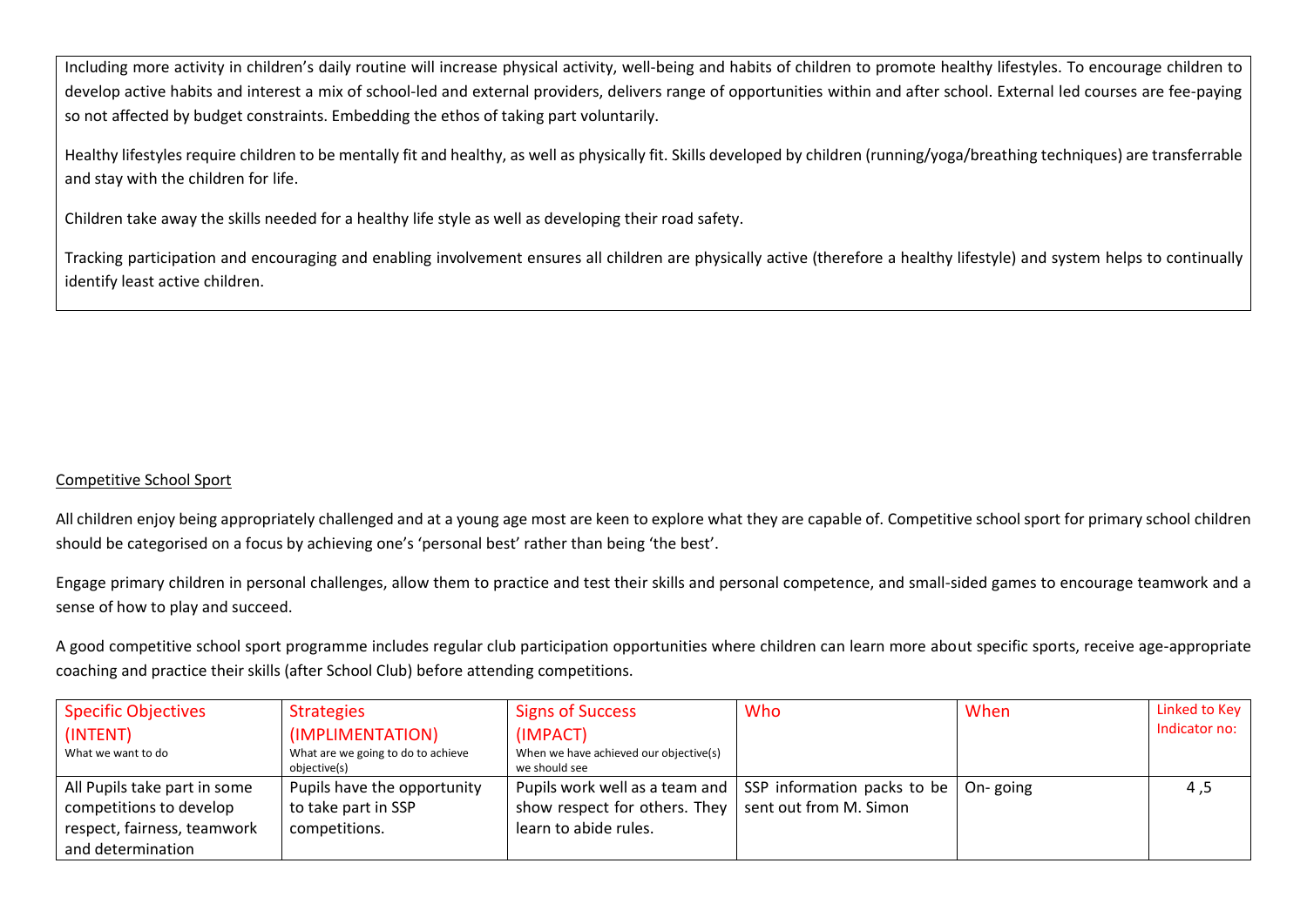|                                                                                                                            | On school grounds due to<br>Covid 19.<br>SSP staff to assist with<br>delivery of competitions |                                                                                                                                                                     |                        |            |       |
|----------------------------------------------------------------------------------------------------------------------------|-----------------------------------------------------------------------------------------------|---------------------------------------------------------------------------------------------------------------------------------------------------------------------|------------------------|------------|-------|
| All pupils have opportunity to<br>compete. Improving their<br>teamwork and resilience                                      | Each class teacher will ensure<br>they have an intra<br>competition every half term.          | Pupils learn to compete in<br>teams and work together.<br>They show determination to<br>improve. They show<br>understanding why it is<br>important to follow rules. | All Staff              | On-going   | 4,5   |
| Pupils learn to set their own<br>goals. They know what they<br>need to do to improve and<br>show resilience to keep going. | M. Simon to set personal<br>challenges each half term for<br>teachers to complete.            | Pupils will set realistic targets,<br>and work to improve to be the<br>best they can.                                                                               | M. Simon and all staff | On - going | 1,4,5 |
|                                                                                                                            |                                                                                               |                                                                                                                                                                     |                        |            |       |

## Impact of the developments in competitive school sport:

Ensuring all children have the opportunity to participate in competitive sport and development festivals. Affords children the opportunity to experience competitive sport. The ability to win, lose and enjoy competitive pursuits is an essential life skill. Children and teacher re up-skilled following attendance at development festivals, this supports curriculum provision. Access to external clubs.

Sports organising crew develop their leadership skills, confidence and organisation ability. All children get opportunity to compete therefore develop their skills and confidence for further competitions. Increased longer term engagement in sports, following promotion, praise and positive feedback.

## **Sustainability of whole plan:**

Sport Premium Cost Breakdown

The actions focus on enabling children and developing skills (physical and interpersonal), experiences and habits that will stay with them for life. Providing ongoing CPD for staff ensures that they are continually developing their skill sets to allow high quality PE provision

| Cost Area (e.g Equipment)                | <b>Description</b>                    | Projected Amount |
|------------------------------------------|---------------------------------------|------------------|
| Redcar & Eston School Sports Partnership | PE, Physical Activity & Sport Support | £4,500.          |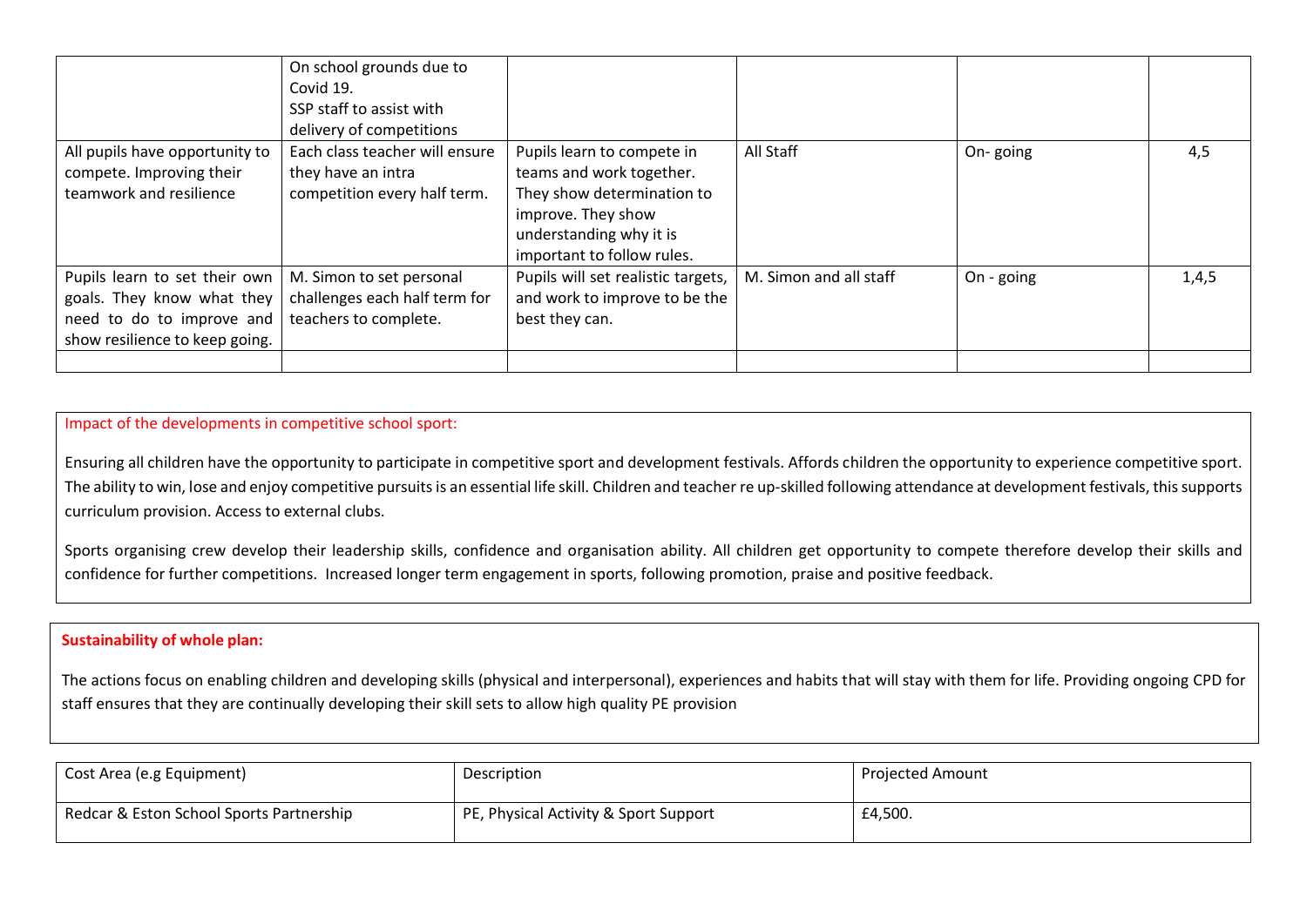| Dance Magic            | Dance lessons for 6                              | £484     |
|------------------------|--------------------------------------------------|----------|
| Wheeelchair Basketball | External coaching                                | £120     |
| Netball                |                                                  | £100     |
| Redcar Rugby Club      | Micro Menaces whole school activity day          | £125     |
| Equipment              | Pedal Bikes / Helmets/ cricket/ football/netball | £2,400   |
| Funding 4 Education    |                                                  | £1722.96 |
| Coaches to events      |                                                  | £90      |